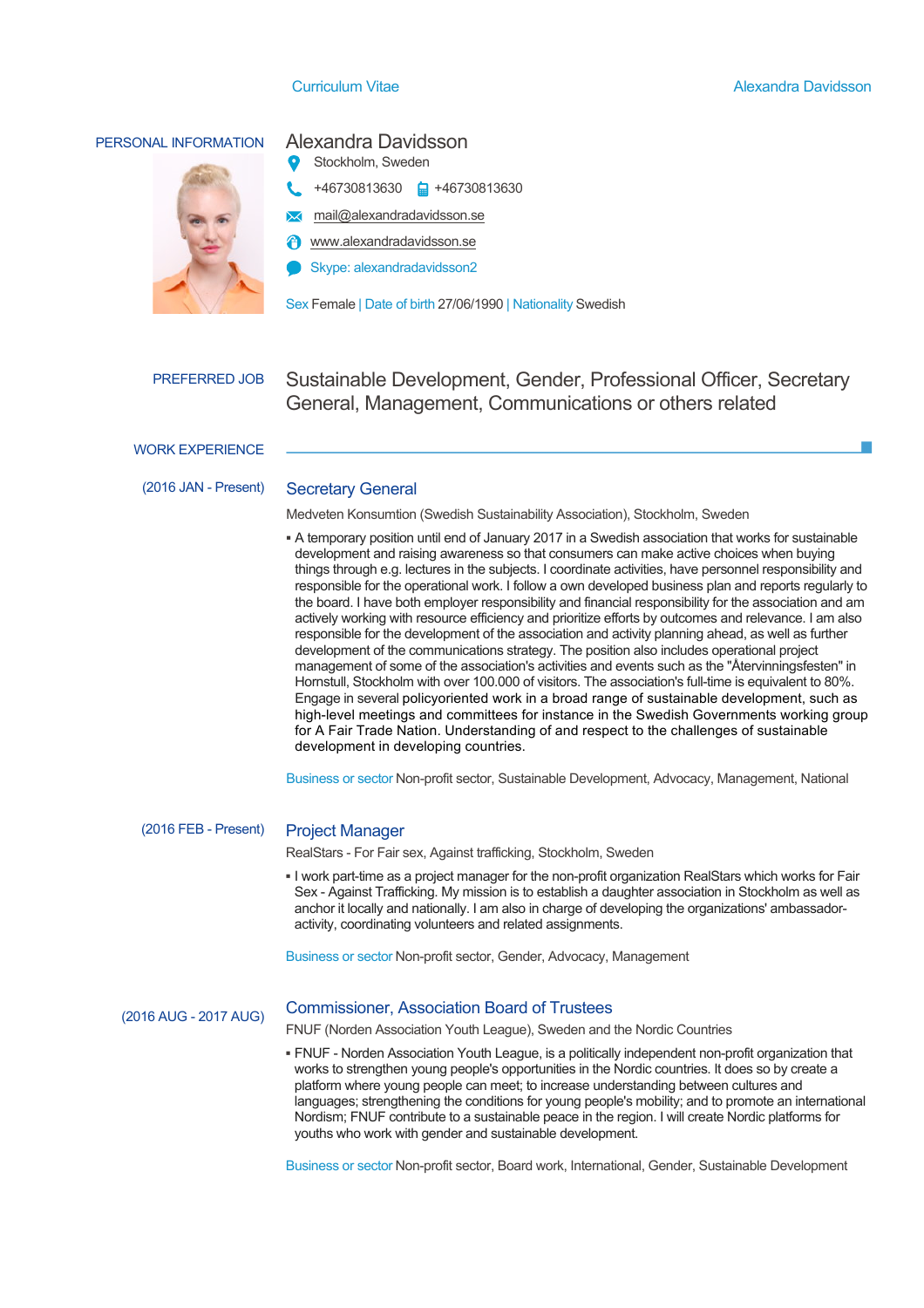# (2015 NOV - Present) Process and Project Manager

Local Hero, Centralförbundet för alkohol och narkotika-upplysning, Sweden

**▪** A one year assignment where I have undertaken professional training in process and project management. On average I work with adolescents nationally one weekend every other month, where I help youths themselves to manage projects from start to finish. It also involves talking about the impacts of alcohol and drugs with the participants.

Business or sector Non-profit sector, Advocacy

### (2010 MAY - 2016 JAN) Sales Representative

### Guldfynd, Iduna AB, Sweden

**▪** From May 2010 to June 2015 I had an extra-job at Guldfynd in Trollhättan. From August 2015 to January 2016, I held a part-time position at a Guldfynd store in Uppsala while I was applying for a full-time job related to my education and experience. I represented the store, helped clients, followed budgetary goals and performed thereafter. Made it to the regionlist on several occasions as the best seller in different categories. Learned to be very service-minded (which clients often acknowledge) and fully equipped to keep calm and professional in stressful situations. Understands the concept of how to successfully communicate the value of a service or product.

Business or sector Sales

### (2015 AUG - Present) Founder and Owner

My own web-based company, Alexandra Davidsson

**. Have created and designed my own website with an inspired blog. This is a work of joy that I do in** my spare-time. I take care of all accounting myself and develop my skills in webdesign and marketing where I help other people by building online resumes.

Business or sector Web, Self-employed

### (2014 NOV - 2015 MAY) Internal Communications Fellow

Internal Communications, Partnership and Governance Service Division (PGM), United Nations World Food Program (WFP), Headquarters, Rome, Italy

**<b>•** A six-month fellowship where I was in charge of Google Analytics to improve communications and worked with all gender-related matters such as informal trainings, writing and publishing creative articles, participated in workshops, and the overall re-structure of WFP's internal website where I worked with WFP's overall taxonomy and knowledge management. Increased my understanding of the issues of organizing and labeling information for employees from wide cultural, geographical and knowledge diversity; gender and communications; as well as UN and WFP rules and infrastructure. Monitored the Millennium Goals and the SDGs, participated at several seminars. Understanding of and respect to the challenges of sustainable development in developing countries. Holds a letter of recommendation where one can read that the division wished to hire me.

Business or sector International Organization, Communications, Gender

# (2014 MAR - 2014 APR) News and Media Intern

News and Media, Department of Public Information, United Nations Headquarters, New York, USA

**▪** I was headhunted by the Director of the Department to this project. I developed a dictionary for a speech-to-text-machine that was going to be used for the Spokesperson of the Secretary General's daily noon-briefings. I developed my knowledge about UN applications and working terms. Holds a letter of recommendation which states that I am very optimistic and quick to learn.

Business or sector International Organization, Communications, Technology

### (2013 NOV - 2014 APR) Information Management Intern

Information Management Unit, Department of Public Information, United Nations Headquarters, New York, USA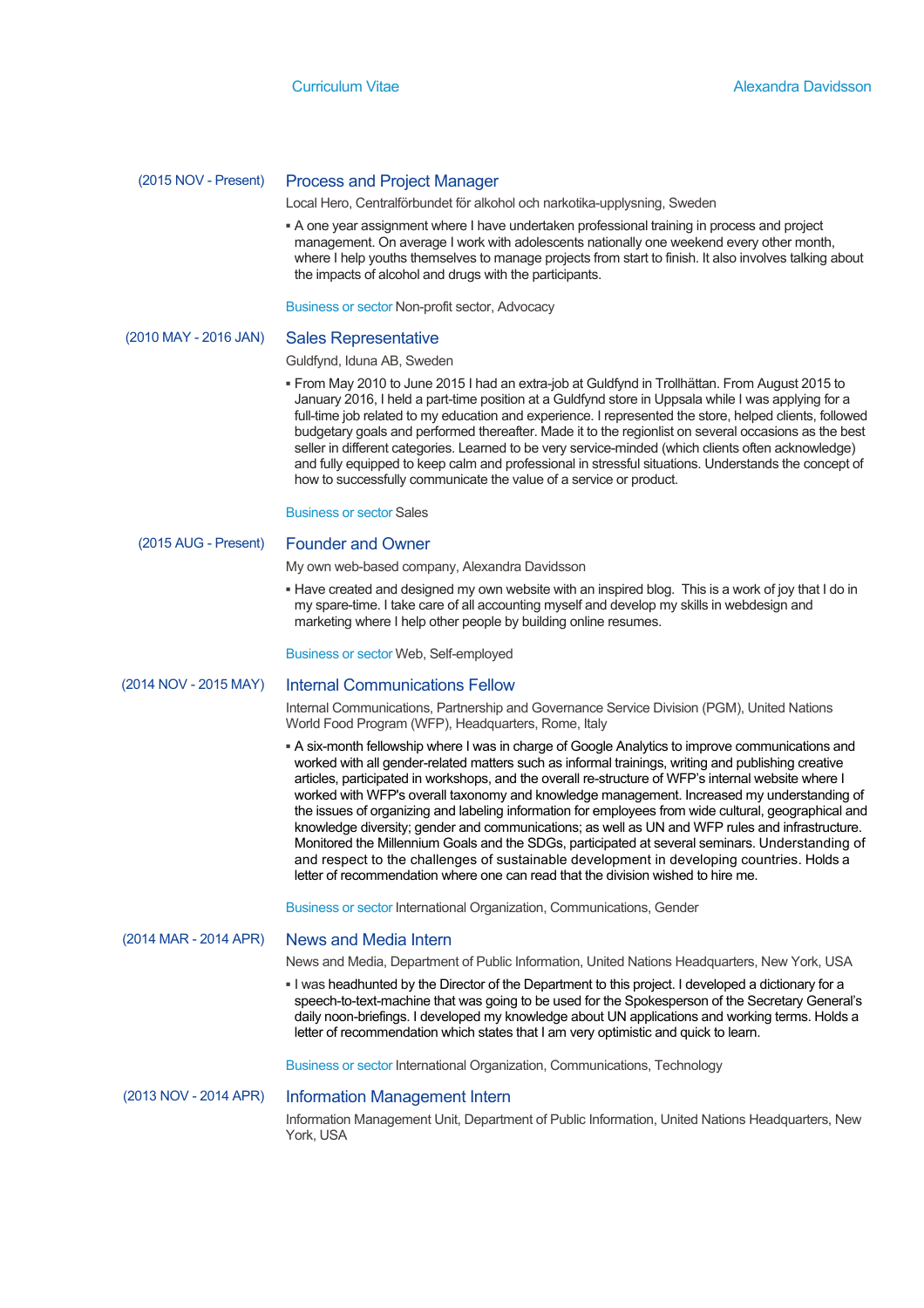**▪** Developed my specialized knowledge of UN rules, regulation, infrastructure, and workflow. My role consisted in providing knowledge management support to the global network of United Nations Information Centre's and administrative advocacy work. In this capacity, I interacted with the Office of the Spokesperson of the Secretary-General, Heads of Offices, and Public Information Offices around the world to help disseminate key UN messages to a local audience and in local languages. Monitored the Millennium Goals and the SDGs, participated at several seminars. Holds a letter of recommendation where one can read that I needed minimal supervision.

Business or sector International Organization, Administration, Communications

# (2010 APR - 2014 JAN) Acting Head of Office, National Coordinator and Diplomaed Young Ambassador for Human Rights by former Swedish Minister of Integration Erik Ullenhag

Youth Embassy, Executive Office, Uddevalla Municipality, Sweden

**▪** A EU-financed project I was enrolled in September 2009 and then underwent six months of nonprofit training before employment. Worked with project management and communications in various forms. The project intended to combat values and behaviors that were not consistent with the equal rights of all through lectures, dialogue groups and mentoring. I learned how to work in a multicultural environment, working professionally and to manage a project. I received great knowledge on how to deal with media, administration, held over 300 lectures and hundreds of dialogue groups. I received many responsibilities in addition to my initial role: I was appointed the project's national coordinator and managed 39 colleagues, was hired as a consultant in the region, included in the projects' reference group as an expert in human rights and gender. I had staff and budget responsibility, recruited and trained new young ambassadors and organized the diplomaceremony with the former Minister of Integration twice. I have a letter of recommendation which states that I was assigned many heavy responsibilities because of my ability to "multitask without losing focus" and my "high rhetorical skills". This was a collaboration between 14 municipalities in Fyrbodal with Uddevalla Municipality as the projectowner. I gained solid experience in being a central figure in implementing and anchoring projects with municipalities, companies, organizations and schools. It required a great ability to keep track of details and able to communicate with multiple actors simultaneously on different levels.

Business or sector Public Sector, Project Management, Human Rights, Gender, Sustainable development

### (2009 SEPT - 2012 MAY) Student Ambassador

University West, Trollhättan, Sweden

**▪** Represented the University on official events. Also had responsibility of presenting self-designed lectures for new students, the marketing on social media as well as the recruitment for new student ambassadors during the autumn of 2011. Holds a letter of recommendation.

Business or sector Public Sector, Marketing

# (2010 OCT - 2012 JUN) Information Officer

The project "Skyddsnät", Save the Children, Sweden

**▪** Certified within the UN Convention of the Child. The course gave me a deeper understanding of the Convention and how it can be applied and communicated in the society. I was educated to hold lectures within the field.

Business or sector Non-profit Sector, Advocacy

# (2001 AUG - 2012 JUN) Association Activities (President, Secretary, Columnist, Commissioner)

Primarily within the Student Union

**▪** Have 12 years of experience within board work where I have been elected as President (2,5 years), Secretary (4 years), Commissioner (2 years), Columnist and founder of the Student Editorial Staff (1,5 years) and Representative (2 years). I discovered my interest in board work when I as an 11 year old was summoned to the headmaster and received an exclusive pen because I was "the best secretary that the school had seen for many years". He encouraged me to continue to engage myself in association activities and as you can see above, I did.

Business or sector Non-profit Sector, Board Work, Administration, Representative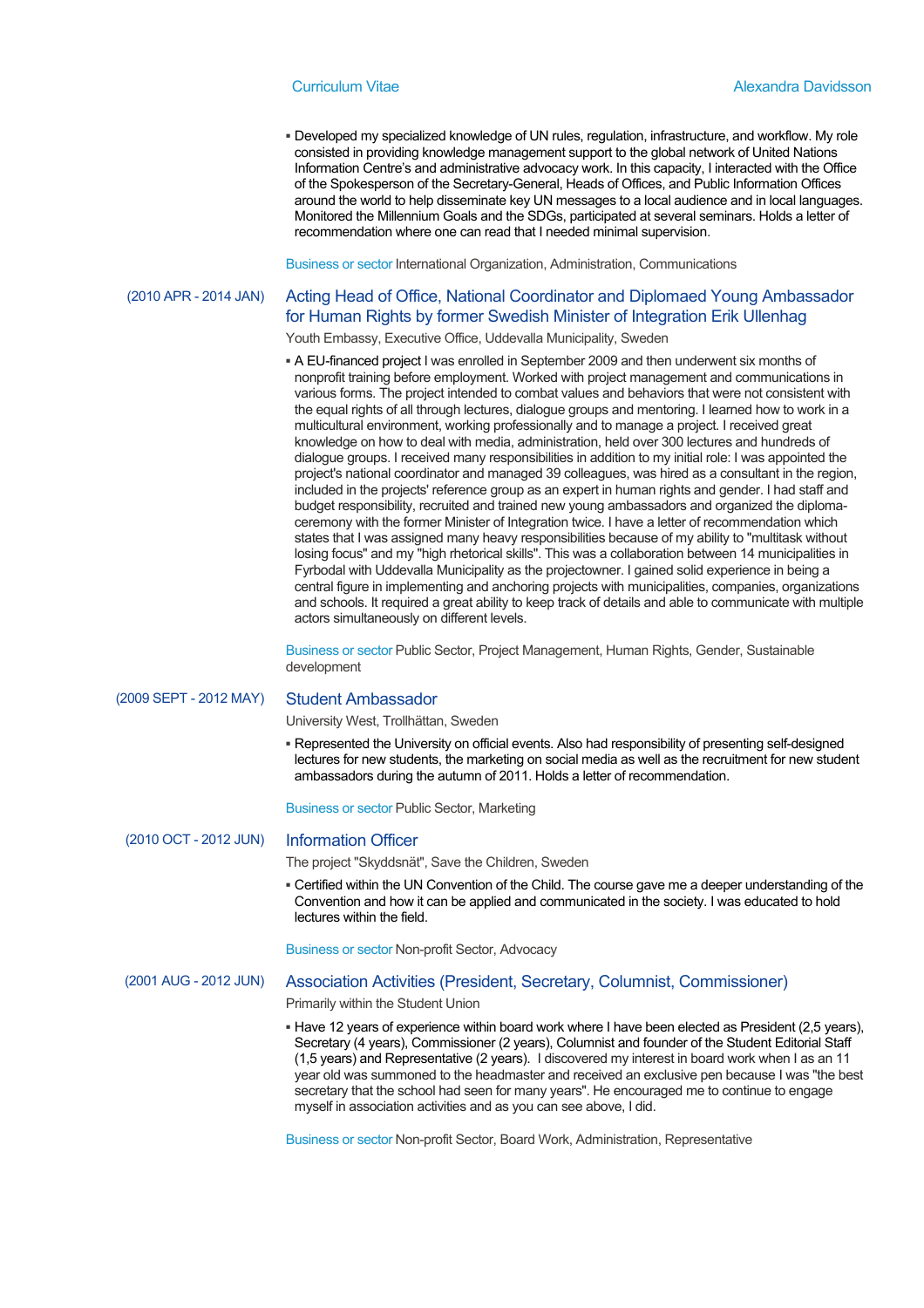### EDUCATION AND TRAINING

# 2012 AUG - 2015 JUN Master Degree in Global Studies

University of Gothenburg, Sweden

- **▪** Multi and inter-disciplinary
- **▪** Taught in English
- **▪** Focus on globalization in various fields such as ethnicity, cultural diversity, worldviews, global political economy and security, conflict resolution and sustainable development
- **▪** All courses adopt a gender perspective as well as a sustainable development-approach
- **▪** The skills I learned are useful in areas such as development cooperation, project management, humanitarian work, cultural diversity and integration programs, and environmental planning and analysis
- **▪** A special focus was placed on independent work methods, critical analysis and problem-solving skills, which is useful in e.g. project management, analysis or drafting reports
- **▪** Have a letter of recommendation from the institution
- **▪** Wrote a gender-based thesis

## 2009 AUG - 2012 JUN Bachelor Degree in Political Science with a minor in Economy

University West, Trollhättan, Sweden

- **▪** Graduated with honours and an award for best written thesis (gender-based)
- **▪** Taught in English
- **▪** Adopts a sustainable development and gender-perspective through all courses
- **Different parts of the world become politically and economically linked leading to companies,** authorities and organizations today face new needs and challenges due to the ongoing globalization, which also requires new knowledge for business intelligence (analysis) and collaboration. I gained this knowledge through this program.
- **▪** One becomes equipped to work in international and national organizations, public authorities and cross-border businesses
- **▪** Gained a thorough knowledge of politics, economics, economical geography and business intelligence
- **▪** I also trained my skills in developing and managing projects across cultural and national boundaries within government agencies, organizations and private companies.
- **▪** This knowledge makes me suited to work with intelligence analysis, evaluation, investigation, cooperation and advisory work in various ways.
- **▪** The program is called "International Politics and Economics"

# 2006 AUG - 2009 JUN Upper Secondary School, Social Science with an International Focus

Folkuniversitetets gymnasium, Trollhättan, Sweden

- **▪** Resolves around the study of man, society and the world
- **▪** Gained knowledge of international politics, environmental issues, social issues and history and learned to analyze man as an individual and as a group being.
- **▪** The school's international profile meant that certain parts of the teaching was thaught in English, by teachers with English as their mother tongue.
- **▪** Prepared for and passed the Cambridge Certificate, an internationally recognized language diploma for English.
- **▪** Also passed a language diploma in German
- **▪** Studied Spanish for three years
- **▪** Graduated with extremely good grades

# PERSONAL SKILLS

Mother tongue(s) Swedish

|  | Other language(s) |  |  |  |
|--|-------------------|--|--|--|
|  |                   |  |  |  |

| Other language(s) | <b>UNDERSTANDING</b> |         | <b>SPEAKING</b>       | <b>WRITING</b>    |    |
|-------------------|----------------------|---------|-----------------------|-------------------|----|
|                   | Listening            | Reading | Spoken interaction    | Spoken production |    |
| English           | Ο2                   | C2      | C2                    | C2                | C2 |
|                   |                      |         | Cambridge Certificate |                   |    |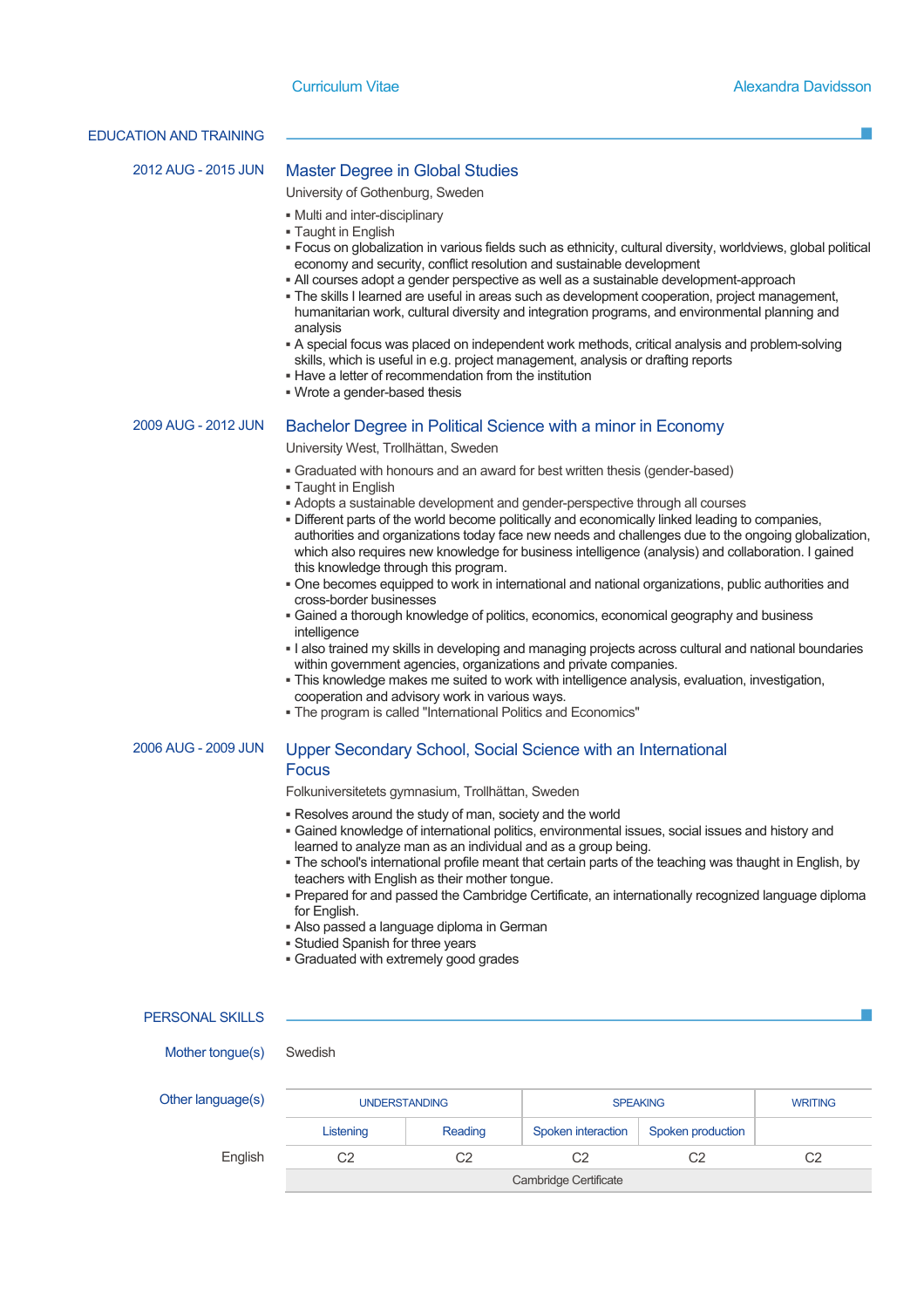| German                             | <b>B1</b>                                                                                                                                                                                                                                                                                                                                                                                                                                                                                                                                                                                                                                                                                                                                                                                                                                                                                                                                                                                                                                                                                                                                                                                                                                                                                                                                                                                                                                                                                                                                                                                                                                                                                                                                                                                                                                                                                                                                     | B <sub>2</sub> | <b>B1</b>                                                        | <b>B1</b>         | B <sub>2</sub> |  |  |
|------------------------------------|-----------------------------------------------------------------------------------------------------------------------------------------------------------------------------------------------------------------------------------------------------------------------------------------------------------------------------------------------------------------------------------------------------------------------------------------------------------------------------------------------------------------------------------------------------------------------------------------------------------------------------------------------------------------------------------------------------------------------------------------------------------------------------------------------------------------------------------------------------------------------------------------------------------------------------------------------------------------------------------------------------------------------------------------------------------------------------------------------------------------------------------------------------------------------------------------------------------------------------------------------------------------------------------------------------------------------------------------------------------------------------------------------------------------------------------------------------------------------------------------------------------------------------------------------------------------------------------------------------------------------------------------------------------------------------------------------------------------------------------------------------------------------------------------------------------------------------------------------------------------------------------------------------------------------------------------------|----------------|------------------------------------------------------------------|-------------------|----------------|--|--|
|                                    | Telc Language Certificate                                                                                                                                                                                                                                                                                                                                                                                                                                                                                                                                                                                                                                                                                                                                                                                                                                                                                                                                                                                                                                                                                                                                                                                                                                                                                                                                                                                                                                                                                                                                                                                                                                                                                                                                                                                                                                                                                                                     |                |                                                                  |                   |                |  |  |
|                                    |                                                                                                                                                                                                                                                                                                                                                                                                                                                                                                                                                                                                                                                                                                                                                                                                                                                                                                                                                                                                                                                                                                                                                                                                                                                                                                                                                                                                                                                                                                                                                                                                                                                                                                                                                                                                                                                                                                                                               |                |                                                                  |                   |                |  |  |
|                                    | Listening                                                                                                                                                                                                                                                                                                                                                                                                                                                                                                                                                                                                                                                                                                                                                                                                                                                                                                                                                                                                                                                                                                                                                                                                                                                                                                                                                                                                                                                                                                                                                                                                                                                                                                                                                                                                                                                                                                                                     | Reading        | Spoken interaction                                               | Spoken production |                |  |  |
| Spanish                            | A2                                                                                                                                                                                                                                                                                                                                                                                                                                                                                                                                                                                                                                                                                                                                                                                                                                                                                                                                                                                                                                                                                                                                                                                                                                                                                                                                                                                                                                                                                                                                                                                                                                                                                                                                                                                                                                                                                                                                            | <b>B1</b>      | A1/A2                                                            | A1/A2             | A2             |  |  |
|                                    |                                                                                                                                                                                                                                                                                                                                                                                                                                                                                                                                                                                                                                                                                                                                                                                                                                                                                                                                                                                                                                                                                                                                                                                                                                                                                                                                                                                                                                                                                                                                                                                                                                                                                                                                                                                                                                                                                                                                               |                | Replace with name of language certificate. Enter level if known. |                   |                |  |  |
| Italian                            | A2                                                                                                                                                                                                                                                                                                                                                                                                                                                                                                                                                                                                                                                                                                                                                                                                                                                                                                                                                                                                                                                                                                                                                                                                                                                                                                                                                                                                                                                                                                                                                                                                                                                                                                                                                                                                                                                                                                                                            | A2             | A1                                                               | A1                | A1             |  |  |
|                                    |                                                                                                                                                                                                                                                                                                                                                                                                                                                                                                                                                                                                                                                                                                                                                                                                                                                                                                                                                                                                                                                                                                                                                                                                                                                                                                                                                                                                                                                                                                                                                                                                                                                                                                                                                                                                                                                                                                                                               |                | Replace with name of language certificate. Enter level if known. |                   |                |  |  |
|                                    |                                                                                                                                                                                                                                                                                                                                                                                                                                                                                                                                                                                                                                                                                                                                                                                                                                                                                                                                                                                                                                                                                                                                                                                                                                                                                                                                                                                                                                                                                                                                                                                                                                                                                                                                                                                                                                                                                                                                               |                |                                                                  |                   |                |  |  |
|                                    | Listening                                                                                                                                                                                                                                                                                                                                                                                                                                                                                                                                                                                                                                                                                                                                                                                                                                                                                                                                                                                                                                                                                                                                                                                                                                                                                                                                                                                                                                                                                                                                                                                                                                                                                                                                                                                                                                                                                                                                     | Reading        | Spoken interaction                                               | Spoken production |                |  |  |
| Norwegian                          | C <sub>2</sub>                                                                                                                                                                                                                                                                                                                                                                                                                                                                                                                                                                                                                                                                                                                                                                                                                                                                                                                                                                                                                                                                                                                                                                                                                                                                                                                                                                                                                                                                                                                                                                                                                                                                                                                                                                                                                                                                                                                                | C <sub>2</sub> | C <sub>2</sub>                                                   | <b>B1</b>         | A2             |  |  |
|                                    |                                                                                                                                                                                                                                                                                                                                                                                                                                                                                                                                                                                                                                                                                                                                                                                                                                                                                                                                                                                                                                                                                                                                                                                                                                                                                                                                                                                                                                                                                                                                                                                                                                                                                                                                                                                                                                                                                                                                               |                | Replace with name of language certificate. Enter level if known. |                   |                |  |  |
| Danish                             | C <sub>1</sub>                                                                                                                                                                                                                                                                                                                                                                                                                                                                                                                                                                                                                                                                                                                                                                                                                                                                                                                                                                                                                                                                                                                                                                                                                                                                                                                                                                                                                                                                                                                                                                                                                                                                                                                                                                                                                                                                                                                                | C <sub>1</sub> | Β1                                                               | A2                | A <sub>1</sub> |  |  |
|                                    | Replace with name of language certificate. Enter level if known.                                                                                                                                                                                                                                                                                                                                                                                                                                                                                                                                                                                                                                                                                                                                                                                                                                                                                                                                                                                                                                                                                                                                                                                                                                                                                                                                                                                                                                                                                                                                                                                                                                                                                                                                                                                                                                                                              |                |                                                                  |                   |                |  |  |
|                                    | Levels: A1/2: Basic user - B1/2: Independent user - C1/2 Proficient user<br>Common European Framework of Reference for Languages                                                                                                                                                                                                                                                                                                                                                                                                                                                                                                                                                                                                                                                                                                                                                                                                                                                                                                                                                                                                                                                                                                                                                                                                                                                                                                                                                                                                                                                                                                                                                                                                                                                                                                                                                                                                              |                |                                                                  |                   |                |  |  |
|                                    |                                                                                                                                                                                                                                                                                                                                                                                                                                                                                                                                                                                                                                                                                                                                                                                                                                                                                                                                                                                                                                                                                                                                                                                                                                                                                                                                                                                                                                                                                                                                                                                                                                                                                                                                                                                                                                                                                                                                               |                |                                                                  |                   |                |  |  |
| <b>Communication skills</b>        | . Excellent digital and personal communication skills gained through my experience as a Secretary<br>General, Acting Head of Office and National Coordinator, Intern and Fellow at WFP and UNHQ and<br>as Sales Representative<br><b>Excellent communications skills in holding speeches and leading meetings through experience as a</b><br>president and as National Coordinator and Acting Head of Office where I held over 300 lectures                                                                                                                                                                                                                                                                                                                                                                                                                                                                                                                                                                                                                                                                                                                                                                                                                                                                                                                                                                                                                                                                                                                                                                                                                                                                                                                                                                                                                                                                                                   |                |                                                                  |                   |                |  |  |
| Organisational / managerial skills | - Leadership (was responsible for a team of 39 people) in my profession as a Acting Head of Office<br>and National Coordinator, as well as a President for a non-profit association. Currently responsible<br>for 4 people in my role as a Secretary General, and coordinates over 70 volunteers in my role as a<br>Project Manager.<br>. Excellent organizational skills gained through my experience as handling several assignments at the<br>same time as my studies (I graduated with honours and received an incentive premium from<br>Uddevalla Executive Office for my accomplishments)<br>- Excellent managerial skills, especially in project management gained through my experience as a<br>President and Secretary in non-profit associations, as a Process and Project Manager and my<br>leadership-roles in the EU-founded project Youth Embassy, and last but not least my role as a<br>Secretary General for a Swedish national Association.                                                                                                                                                                                                                                                                                                                                                                                                                                                                                                                                                                                                                                                                                                                                                                                                                                                                                                                                                                                 |                |                                                                  |                   |                |  |  |
| <b>Job-related skills</b>          | . Excellent skills of Diplomacy and integrity (gained through several years of being an elected leader<br>and my experiences within the UN, plus it comes naturally to me as a person)<br>- Excellent skills of research and analytical ability from professions an UN-intern, received an Award<br>for the best written bachelor-thesis<br>• Excellent command of secretarial skills such as notes taking, preparing first drafts and organizing<br>small and expert group meetings, conferences and seminars (gained through my profession as<br>Secretary General for sustainable development, the Acting Head of Office and National Coordinator,<br>and several years of being an elected and trusted Secretary in Student Unions)<br><b>Excellent administrative skills, preparing inputs to speeches and coordination skills gained through</b><br>several professions, mostly as the Acting Head of Office and National Coordinator (public<br>administration) and Secretary General and Project Manager for RealStars.<br>- Exceptionally excellent skills of being a representative and trusted with a lot of responsibility (in all my<br>professions I have received several different responsibility tasks beyond my initial role)<br>. Used to assist in organizing and participate in high-level round discussions and seminars, mostly<br>from my role as Secretary General<br>- Very good monitoring skills (gained through my bachelor and master degree as well as when I was<br>an Information Management Intern where this was my primary role)<br><b>■ Good Procurement skills (gained through my profession as Secretary General, Project Manager and</b><br>Acting Head of Office on the Executive Office at Uddevalla Municipality)<br>. Works very well with others and in teams, driven by professional concers<br>- Requires little to no supervision in previous works (please see my letters of recommendation) |                |                                                                  |                   |                |  |  |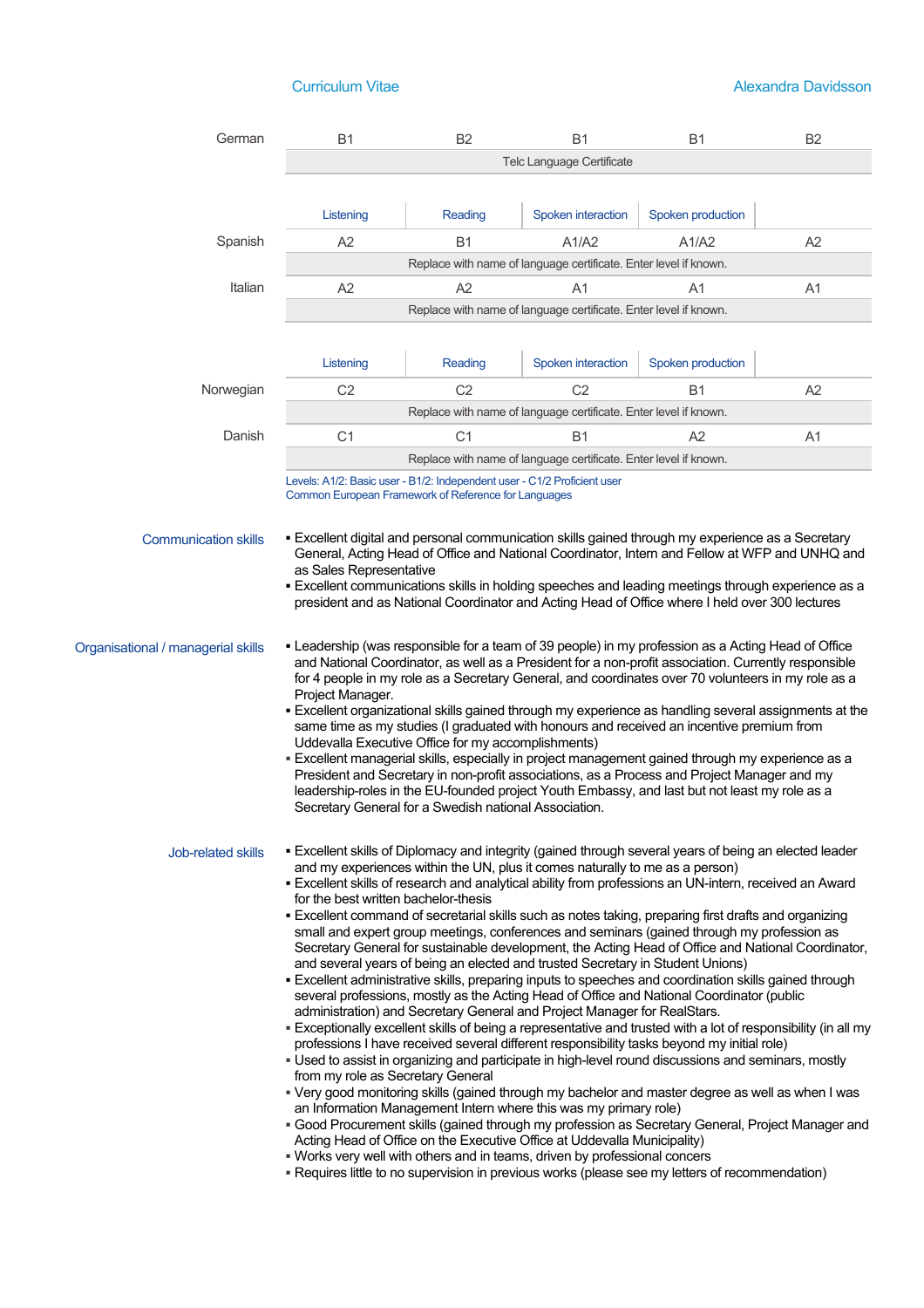| <b>Computer skills</b>         | ■ Excellent command of all Microsoft Office™ tools (in all my assignments and all through my<br>education)<br>. Excellent command of HTML-coding including web-design, web-publishing and web-developer<br>(Wordpress, Joomla)<br>• Very good command of Google Analytics (responsible for this in my profession as an Internal<br>Communications Fellow at WFP)<br>• Proficient command of Photo-editing especially PhotoScape X, Adobe Photoshop (self-learned and<br>used the tools in my educations, my professions as an Information Management Intern, and Internal<br>Communications Officer at UN)<br>• Good command of SPSS (training included in my bachelor degree)<br>• PhotoScape X Excellent (very similar to Photoshop)<br>- Social Media (Facebook, Instagram, Twitter, Reflex, LinkedIn) (self-learned and responsible for this<br>in my current professions as well as the National Coordinator) |
|--------------------------------|--------------------------------------------------------------------------------------------------------------------------------------------------------------------------------------------------------------------------------------------------------------------------------------------------------------------------------------------------------------------------------------------------------------------------------------------------------------------------------------------------------------------------------------------------------------------------------------------------------------------------------------------------------------------------------------------------------------------------------------------------------------------------------------------------------------------------------------------------------------------------------------------------------------------|
| <b>Other skills</b>            | • Sales and service-oriented tasks (gained through my profession as a Sales Representative among<br>other things)<br>- Rhetorics (gained through my profession as a National Coordinator)<br>- Ability to cope well under pressure (this ability has helped me to save two lives at two different<br>occasions)<br>. Strong sense of confidentiality (because of this I've received several heavy responsibility tasks)                                                                                                                                                                                                                                                                                                                                                                                                                                                                                            |
| <b>Driving licence</b>         | • B (since September 2008)                                                                                                                                                                                                                                                                                                                                                                                                                                                                                                                                                                                                                                                                                                                                                                                                                                                                                         |
| <b>ADDITIONAL INFORMATION</b>  |                                                                                                                                                                                                                                                                                                                                                                                                                                                                                                                                                                                                                                                                                                                                                                                                                                                                                                                    |
| <b>Publications</b>            | . The Other Male Rapist - in Swedish News Reporting About Rape, Gothenburg University, 2015<br>- Vad hade du på dig? Representationen av våldtäktsoffer och förövare i tre dagstidningar med olika<br>ideologisk inriktning, University West, 2012                                                                                                                                                                                                                                                                                                                                                                                                                                                                                                                                                                                                                                                                 |
| <b>Presentations</b>           | • Have held over 300 lectures/presentations in my profession as Secretary General, Project Manager<br>and the Acting Head of Office and National Coordinator in the project Youth Embassy                                                                                                                                                                                                                                                                                                                                                                                                                                                                                                                                                                                                                                                                                                                          |
| Projects                       | • Project Manager, Återvinningsfesten in Hornstull, Stockholm, the biggest flea market in the Nordic<br>countries with over 100.000 visitors this year<br>- Project Manager, organized an Internal Photo-Campaign for raising awareness about WFP's work<br>and Women's Empowerment for the International Women's Day, World Food Program (WFP),<br>Rome, Italy (2015)<br>Project leader, event SM in Economics, University West, Sweden (2011 & 2012)<br>- Project assistant, labor-market day InWest, University West, Sweden (2011)<br>. Organized the high school prom (2008)<br>- Fundraising to Schools in Zambia (2006)                                                                                                                                                                                                                                                                                     |
| Conferences<br><b>Seminars</b> | • Organized a conference and seminar at University of Gothenburg (have a letter of recommendation<br>for this) (2014)<br>- Organized the diploma ceremony of new Young Ambassadors for Human Rights where the<br>Swedish former Minister of Integration Erik Ullenhag participated in 2012 and 2013                                                                                                                                                                                                                                                                                                                                                                                                                                                                                                                                                                                                                |
| <b>Honours and awards</b>      | - Award for best written thesis, University West, 2012<br>Graduated with honours, University West, 2012<br>- Founder of Student Editorial Staff, 2010<br>- Received an exclusive pen as the best secretary the school has seen on many years by the<br>Headmaster of Södra Skolan, Åmål, Sweden (2001)                                                                                                                                                                                                                                                                                                                                                                                                                                                                                                                                                                                                             |
| References                     | • Upon request                                                                                                                                                                                                                                                                                                                                                                                                                                                                                                                                                                                                                                                                                                                                                                                                                                                                                                     |
| <b>ANNEXES</b>                 |                                                                                                                                                                                                                                                                                                                                                                                                                                                                                                                                                                                                                                                                                                                                                                                                                                                                                                                    |